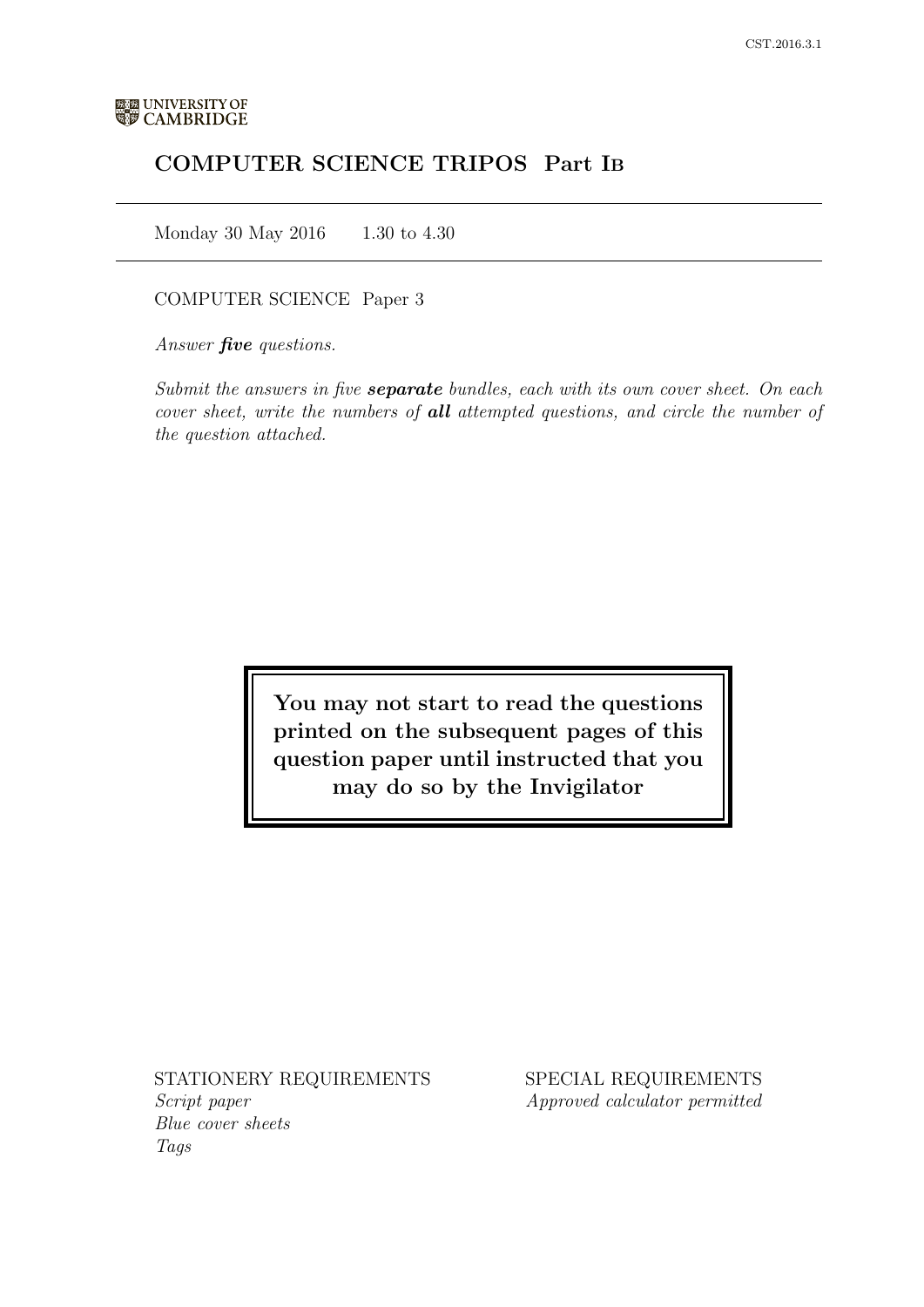### 1 Programming in C and C++

- (a) Explain the difference between 'x' and "x" when used as constants in C. Describe the memory representation of both values. [4 marks]
- (b) Consider the following C program:

```
void swap(int x, int y) {
  int temp = x;
  x = y;y = temp;}
int main(int argc, char **argv) {
  int x = 0;
  int y = 1;
  swap(x, y);
  assert(x == 1);return 0;
}
```
Briefly explain the role of the assert statement and why this program will trigger an assert failure when executed. Supply two modified versions of the program that alter the swap function definition and, if necessary, its calls, to avoid this assert failure. One version should be in C, and the other should use C++ language features. [4 marks]

- (c) Describe the address-space layout (highlighting four areas of memory) of a typical compiled x86 C program, and how each of these areas are used by C constructs. [8 marks]
- (d) Briefly explain what undefined behaviour is in the C standard. Under what circumstance(s) would calling the following C function result in undefined behaviour?

```
int32_t divide(int32_t a, int32_t b)
{
  return a / b;
}
```
[4 marks]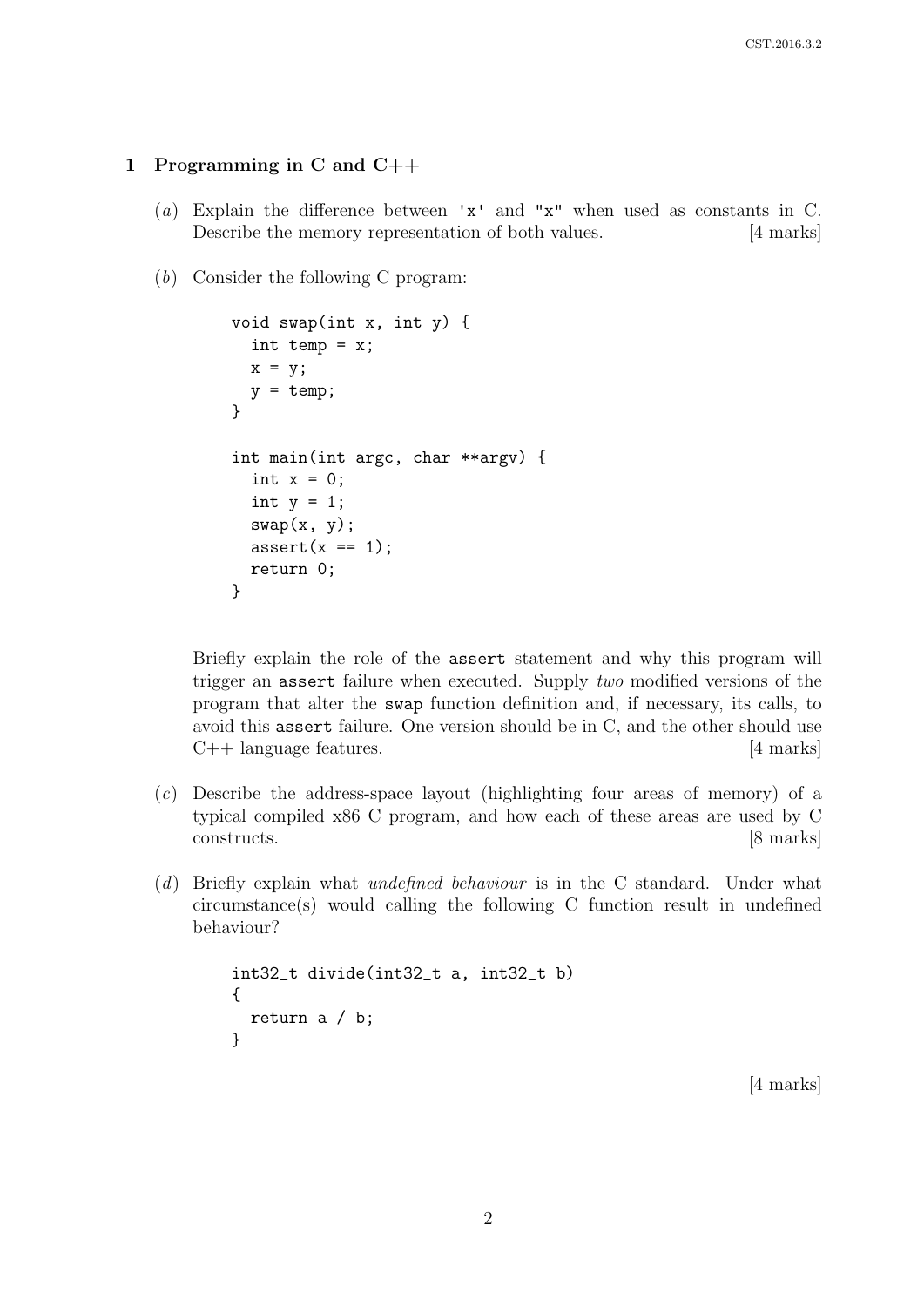# 2 Programming in C and C++

- (a) Consider unspecified behaviour in C.
	- $(i)$  Define what unspecified behaviour means in the C standard and give two examples of such behaviour. [3 marks]
	- $(ii)$  Briefly explain why it is important to have unspecified behaviour in the definition of the C language. [1 mark]
- (b) Compare and contrast the struct and union keywords in C, supplying an example of a situation where it would be more appropriate to use a union rather than a struct. [4 marks]
- (c) Explain the following C or  $C_{++}$  language concepts. You may find it helpful to use short code fragments or diagrams to illustrate your answer.
	- (i) The virtual keyword used to qualify a  $C++$  member function and its impact on generated code. [4 marks]
	- (*ii*) The role of the C preprocessor in the source-code compilation cycle, and why it is a useful tool for debugging. [4 marks]
	- $(iii)$  Templated functions in C++, giving one benefit and one drawback of using them compared with using a void\* function in C.  $[4 \text{ marks}]$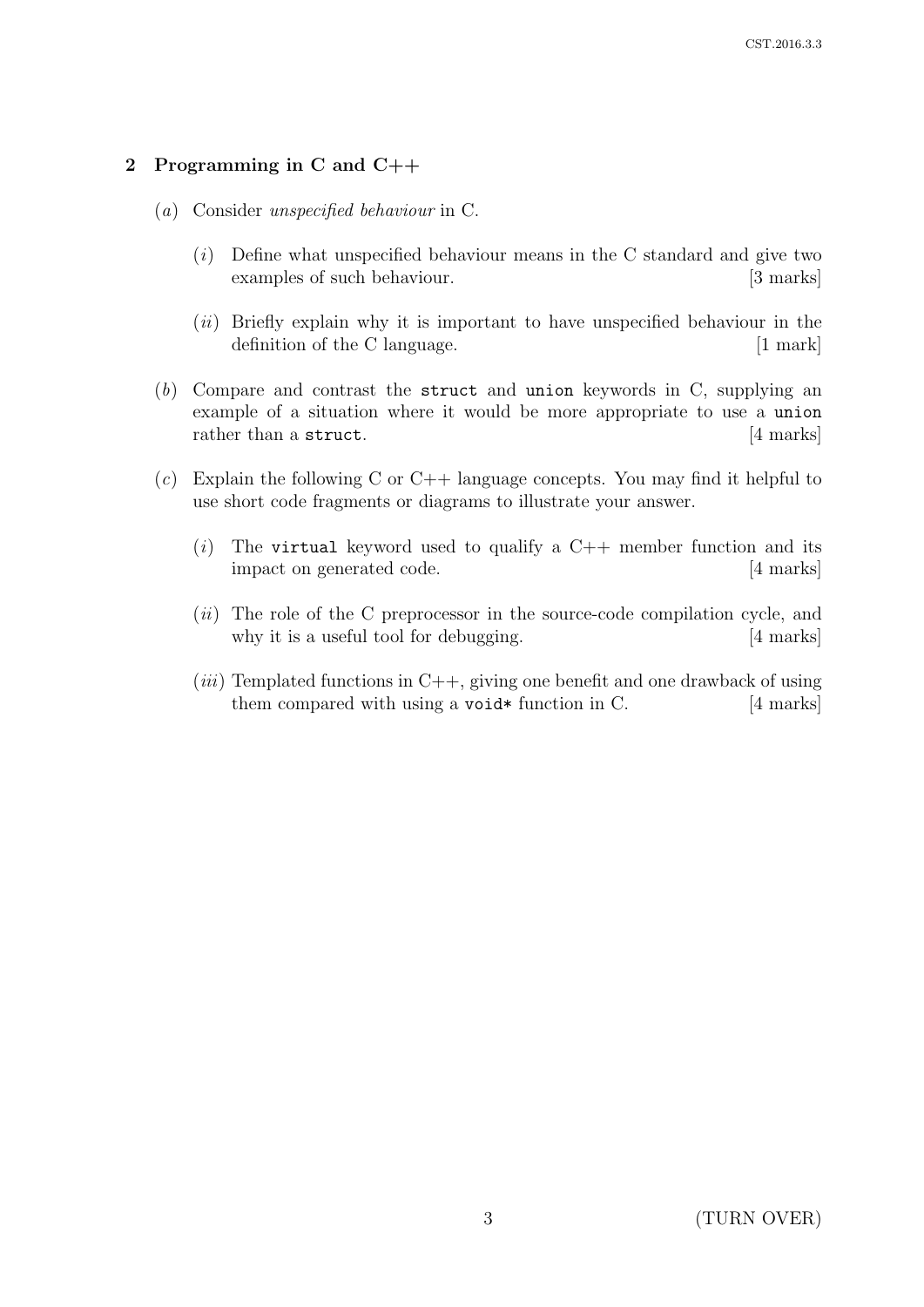#### 3 Compiler Construction

Programming answers should be written in some notation approximating SML or OCaml.

- (a) Describe what is meant by tail recursion. [4 marks]
- (b) Eliminate tail recursion from foldl given below. Explain your answer.

```
(*
     foldl : ('a \rightarrow 'b \rightarrow 'a) \rightarrow 'a \rightarrow 'b list \rightarrow 'a*)
let rec foldl f accu l =match l with
        \Box -> accu
   | a::l -> foldl f (f accu a) l
```
[8 marks]

(c) Eliminate tail recursion from the following mutually tail-recursive functions. Explain your answer.

```
let rec is_even n =
    if n = 0then true
    else is_odd (n - 1)and is_odd n =if n = 0then false
   else is_even(n - 1)
```
[8 marks]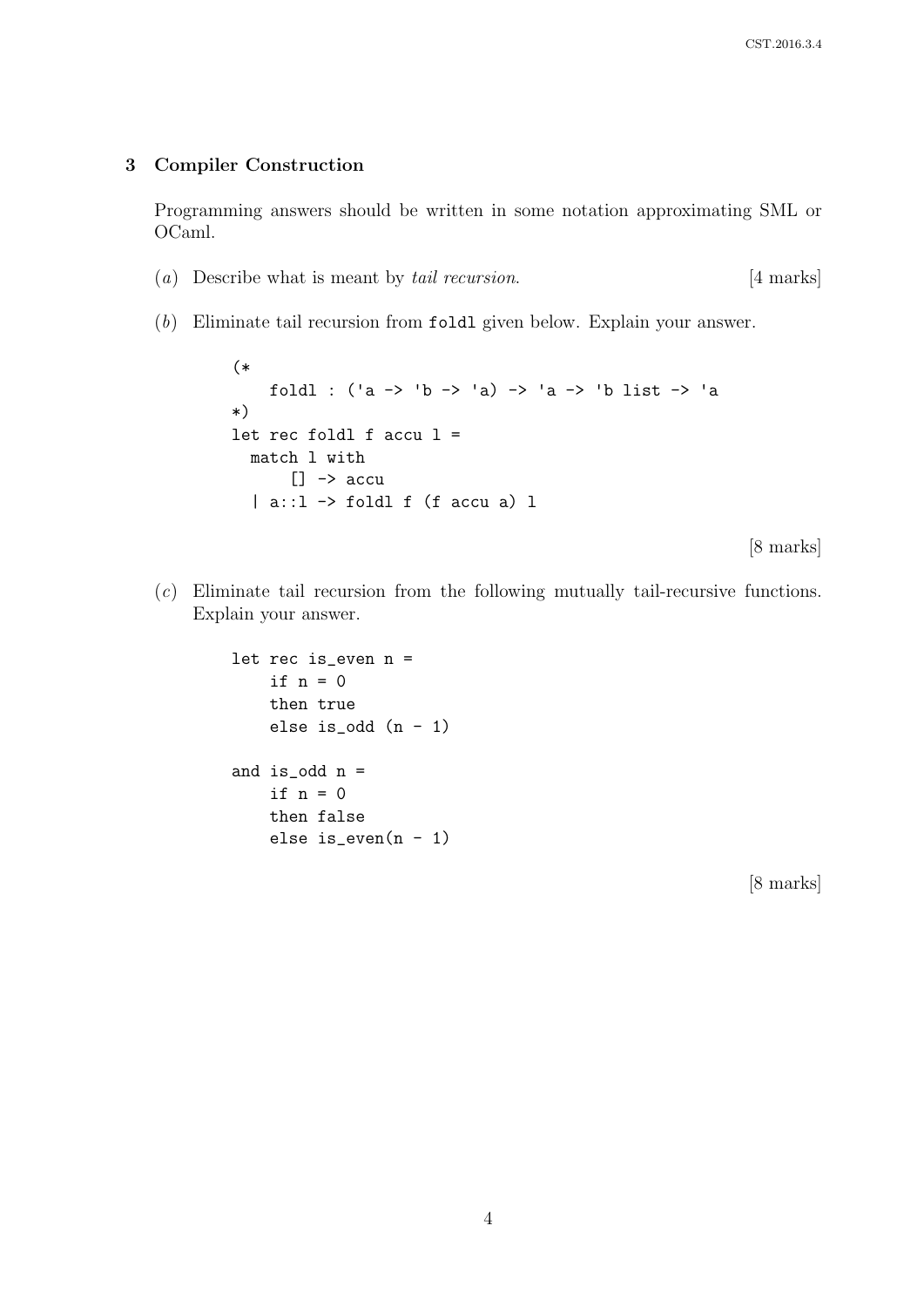# 4 Compiler Construction

Consider writing a compiler for a simple language of expressions given by the following grammar,

- $e \ ::= n \quad (integer)$ | ? (read integer input from user)  $e + e$  (addition)  $e - e$  (subtraction)  $e * e$  (multiplication)  $(e, e)$  (pair) fst  $e$  (first projection)  $\mathbf{S}$ nd  $e$  (second projection)
- (a) Describe the tasks that should be carried in implementing a front end for this language and any difficulties that might be encountered. [5 marks]
- (b) Suppose that the target virtual machine is stack-oriented and that the stack elements are integer values, and addresses can be stored as integers. Explain which other features are required in such a virtual machine. Invent a simple language of instructions for such a machine and show how it would be used to implement each of the expressions. [10 marks]
- (c) Suppose that the following rules are proposed as possible optimizations to be implemented in your compiler.

|                                       | expression simplifies to expression |    |
|---------------------------------------|-------------------------------------|----|
| $(\texttt{fst}\ e,\ \texttt{snd}\ e)$ | $\rightarrow$                       |    |
| fst $(e_1, e_2)$                      | $\rightarrow$                       | e1 |
| $\text{snd}(e_1, e_2)$                |                                     | Сo |

Describe how you could implement these rules so that the simplifications are made *only* when the program's semantics is correctly preserved. [5 marks]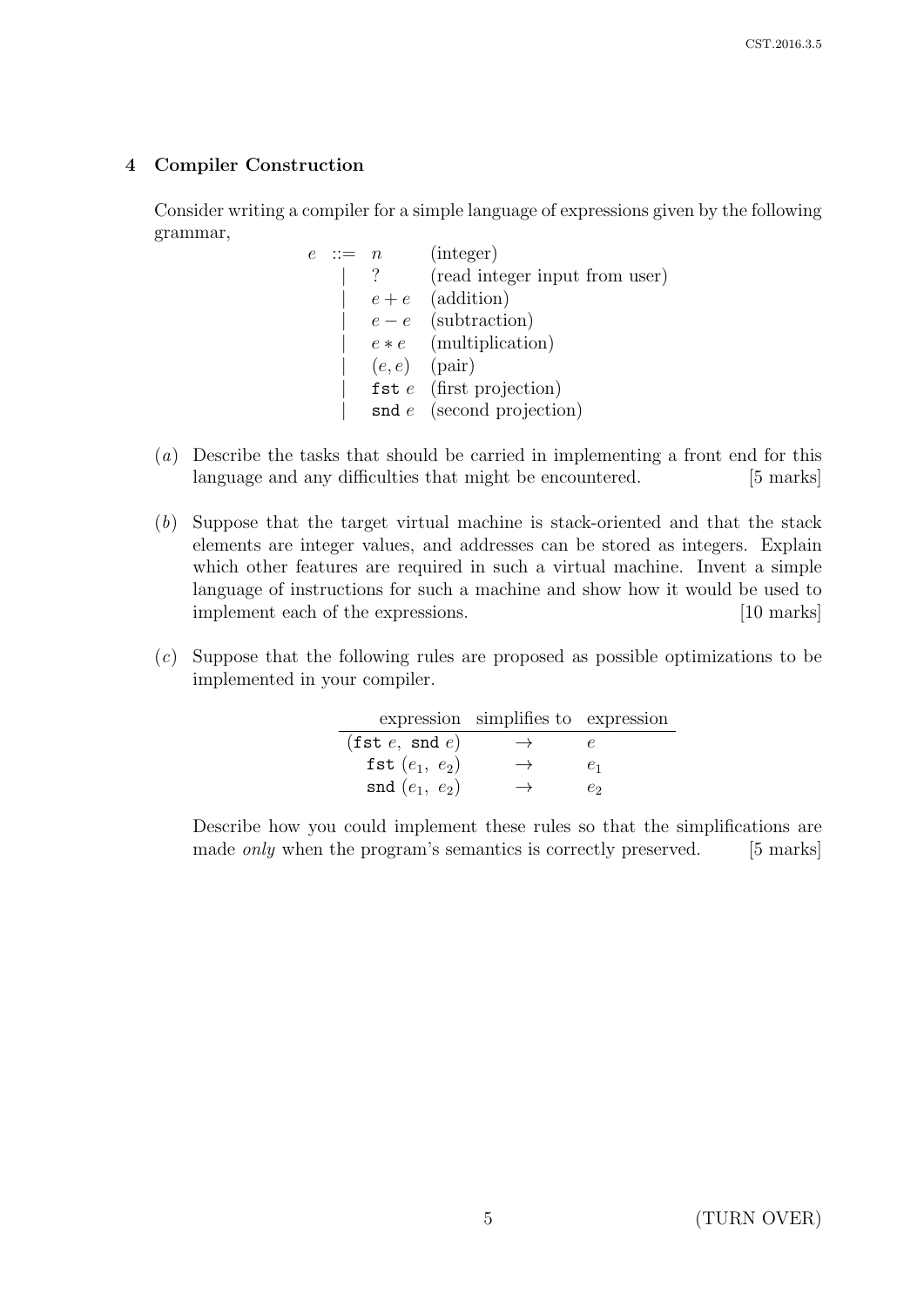#### 5 Concepts in Programming Languages

- (a) Explain what is meant by a monad in a programming language, giving the two fundamental operations of a monad along with their types. [3 marks]
- (b) Consider the use of a monad for input-output. For the purposes of this question, take the IO monad as including two operations readint and writeint which respectively read integers from *stdin* and write integers to *stdout*. Give the types of these operators. [2 marks]
- $(c)$  Assume MLreadint and MLwriteint are primitives with side effects for inputoutput and consider the ML expression add1 of type int:

```
let val x = MLreadint() in MLwriteint(x+1); x end
```
- (i) Give an equivalent expression which uses the IO monad instead of side-effects, and state its type. [3 marks]
- $(ii)$  Give a function run2diff which can be applied to your answer to part  $(c)(i)$ . When so applied it should give a value in the IO monad which corresponds to ML code that runs add1 twice and returns the difference between the values read. [4 marks]
- (d) State what happens when attempting to compile and execute the following Java fragment (explaining the origin of any error messages or exceptions which might arise).

Object  $n = new Integer(42)$ ,  $o = new String("Whoops")$ ; Object [] v; Integer  $[] w = new Integer[10];$  $v = w;$  $v[4] = n;$  $v[5] = o;$  [4 marks]

(e) Consider the Java code:

Object  $n = new Integer(42)$ ; ArrayList<? extends Object> v1; ArrayList<Object> v2; ArrayList<Integer> w = new ArrayList<>(10);

Explain any differences in behaviour between assignments  $v1 = w$  and  $v2 = w$ and also between method calls  $v1.set(4,n)$  and  $v2.set(4,n)$ . [4 marks]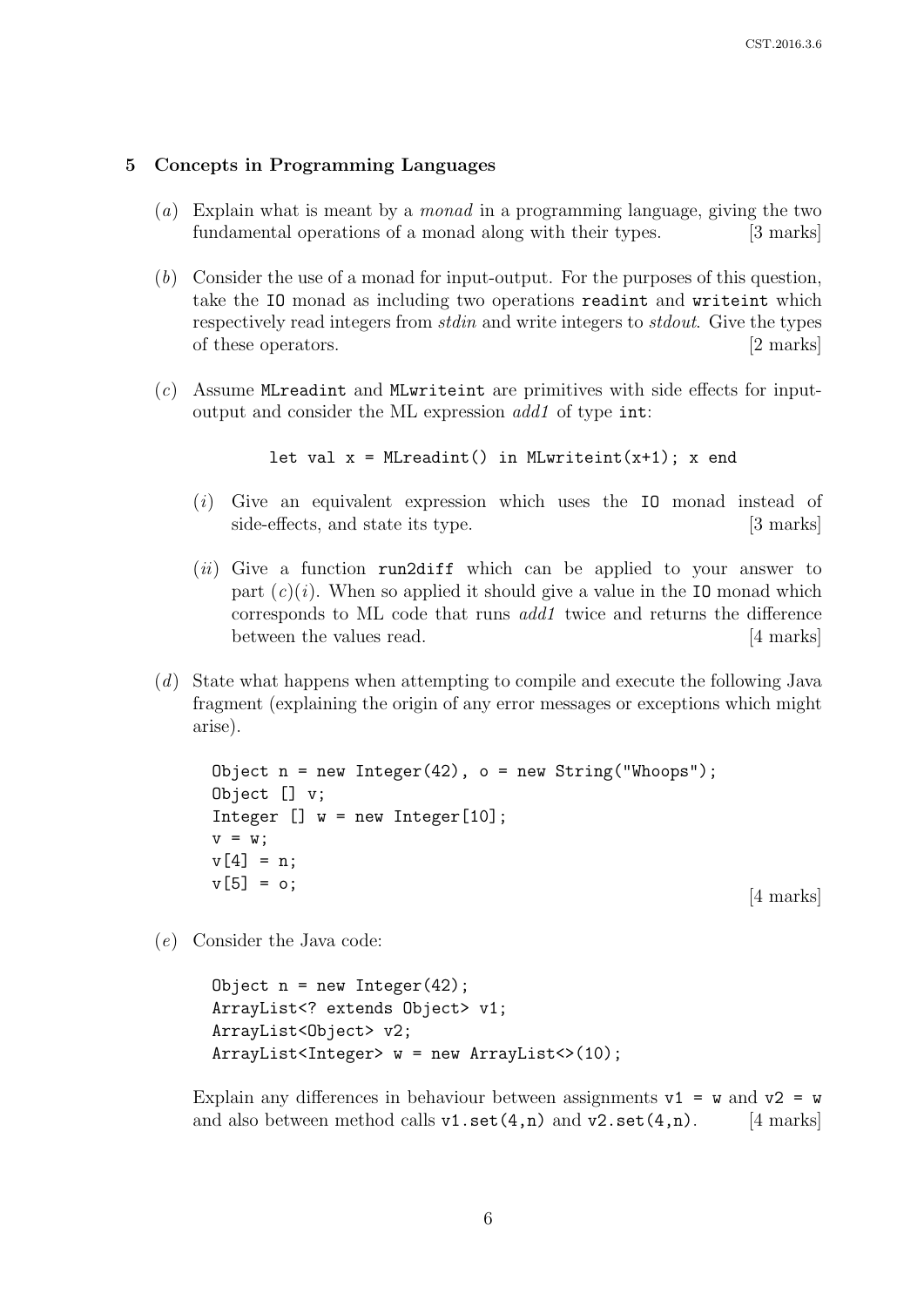# 6 Further Java

- (a) Describe the operation of  $wait()$  and  $notifyAll()$ . Ensure that your answer explains when locks are acquired and released. [5 marks]
- (b) A future is a mechanism to store the eventual result of a computation done in another thread. The idea is that the computation is run asynchronously and the calling thread only blocks if it tries to use a result that hasn't been computed yet. An example program using a future is shown below.

```
Future<String> f = new Future<String>() {
    @Override
    public String execute() {
       // ...long running computation...
       return data;
    };
// ...
String result = f.get(); // blocks if execute() unfinished
```
Use wait() and notifyAll() to provide an implementation of the Future class that would work with the example program above. [10 marks]

- $(c)$  Give one potential advantage and one potential disadvantage of using notify() instead of notify $All()$ . [2 marks]
- (d) Would it have been beneficial to use  $\text{notify}($ ) instead of  $\text{notifyAll}($ ) in your implementation? Justify your answer. [3 marks]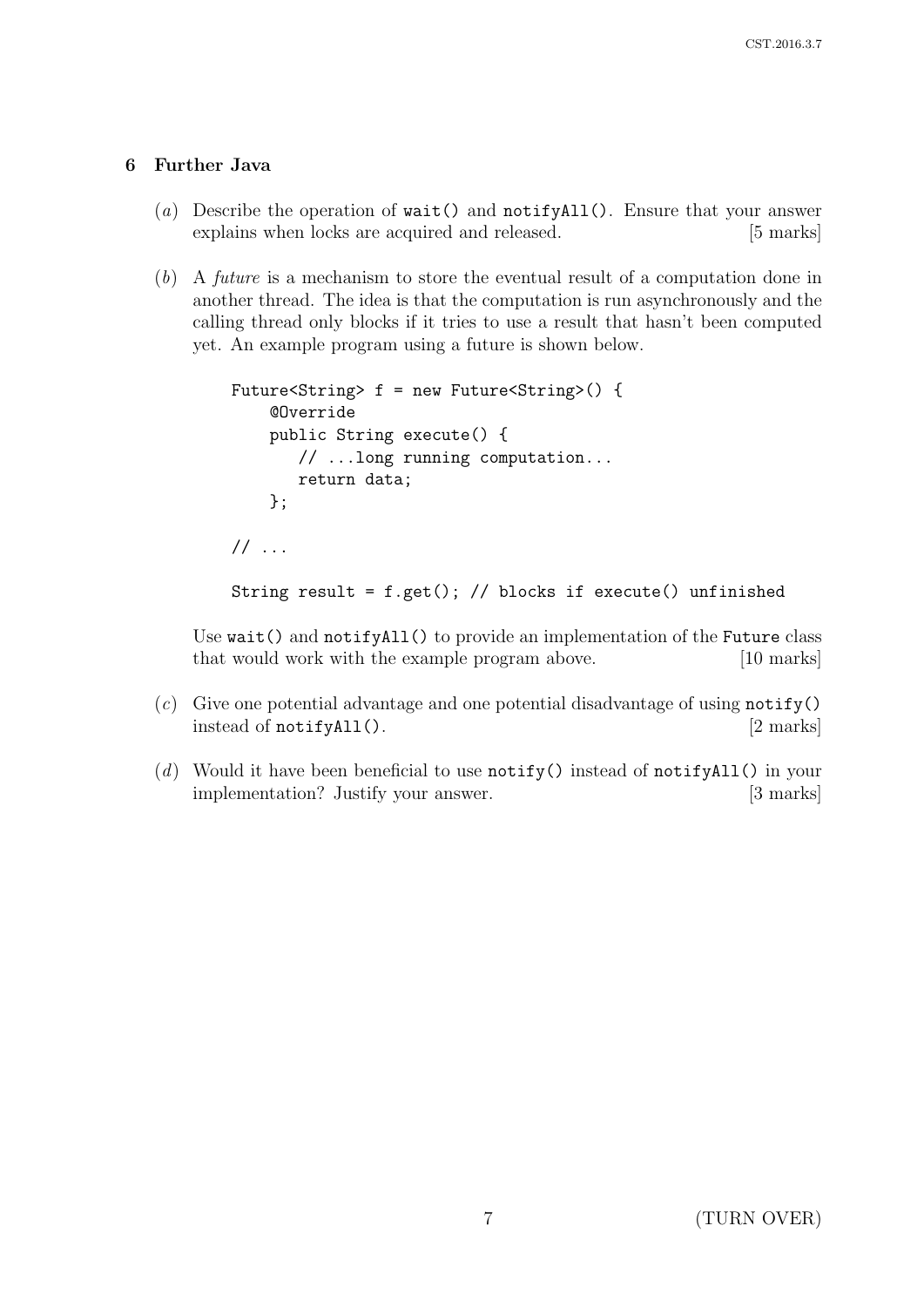## 7 Prolog

In this question you should ensure that your predicates behave appropriately with backtracking and avoid over-use of cut. You should provide an implementation of any library predicates used. You may not make use of extra-logical built-in predicates such as findAll. Minor syntactic errors will not be penalised.

```
(a) Explain the operation of cut (!) in a Prolog program. [2 marks]
(b) Rewrite choose without using cut. [2 marks]
        choose(0, 0, 0) :- !.
        choose(N,[H|T],[H|R]) :- M is N-1, choose(M,T,R).
        choose(N, [-|T], R) :- choose(N, T, R).
(c) Explain the operation of not (also written as \setminus \cdot) in a Prolog program.
                                                               [1 mark]
(d) Rewrite chooseAll without using not and cut (!). [10 marks]
        chooseAll(N,L,Res) :- chooseAll(N,L,[],Res).
        chooseAll(N,L,Seen, Res) :- choose(N,L,R),
                                   not(member(R,Seen)), !,
                                   chooseAll(N,L,[R|Seen],Res).
        chooseAll(\_,\_,\,Res,Res).
(e) What is Last Call Optimisation and why is it beneficial? [3 marks]
(f) Rewrite pos to enable Last Call Optimisation. [2 marks]
```
 $pos([], [])$ .  $pos([H|T], [H|R])$  :-  $H \ge 0$ ,  $pos(T,R)$ .  $pos([H|T], R) := H < 0$ ,  $pos(T, R)$ .